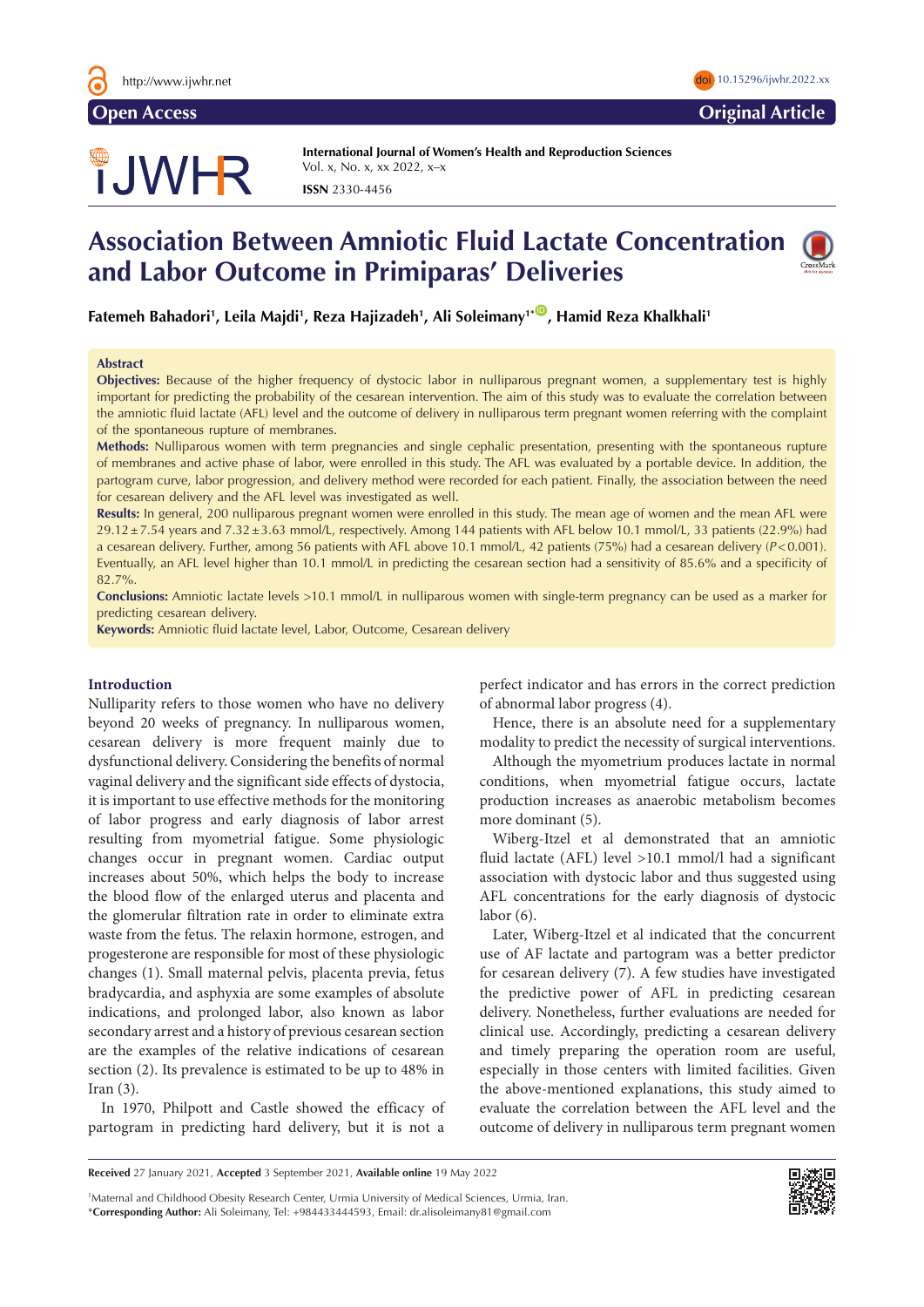referring with the complaint of the spontaneous rupture of membranes.

# **Materials and Methods**

Overall, 200 nulliparous women with term (≥37 weeks) pregnancy and single cephalic presentation with spontaneous and active labor (cervical dilation more than 3 cm), who experienced regular contractions and the complaint of the spontaneous rupture of membranes were included in this cross-sectional study since January 2016 until October 2018. According to our preliminary investigations, 40% of those admitted to our tertiary center had the inclusion criteria and 57% of them had undergone cesarean section, and finally, the study population was estimated as 189 patients considering a 95% confidence level and a 5% margin of error. On the other hand, the exclusion criteria were preeclampsia, diabetes mellitus, premature delivery, and intrauterine growth retardation. A fine tube connected to a 5 cc syringe was used to collect amniotic fluid from the posterior fornix of the cervix after sterile speculum insertion in the lithotomy position. If there was no enough amniotic fluid for analysis, the patient was excluded from the study. In the first hour of admission, 1 mL of amniotic fluid free of blood and meconium stain was analyzed by an Amniotic Fluid Lactate<sup>TM</sup> monitoring system (developed by ObsteCare AB) and was immediately analyzed for lactate concentrations. The AFL™ monitoring system includes a single used sensor probe and a monitoring system. The necessary analysis was done at the patients' bedside using a sample of amniotic fluid, and the results were available in 15 seconds. The lactate concentration in the amniotic fluid was measured with a variation coefficient of approximately 3% at a lactate concentration of 11 mmol/L. The device detects hydrogen peroxide which is produced by lactate oxidase (7). AFL was measured according to (7) when a patient had our inclusion criteria. In addition, patients were divided into those with an AFL ≥10.1 and AFL<10.1 according to AFL.

The caesarian section was done for maternal and fetal indications. When the pregnancy terminated because of fetal distress and meconium aspiration, the patient was excluded from the study. In the case of labor arrest or inadequate descent, oxytocin was administered up to 30 mU/min according to the progress of the delivery. Decision-making about cesarean delivery was done by the patients' corresponding physician.

Partogram curve, labor progression, delivery method, and neonatal Apgar score were recorded for each patient and then compared with the level of AFL. Patients' demographic and laboratory data were collected according to the patients' files and a questionnaire form after delivery.

#### Statistical Analysis

Continuous data were presented as the mean ± standard

deviation and the categorical data were provided as percentages. Fisher's exact and chi-square tests were used to analyze any association between the AFL level and the outcome of delivery. The analysis was performed using the SPSS software (version 21.0), and the results were considered statistically significant at *P*<0.05.

#### **Results**

The mean age of the patients was  $29.1 \pm 7.5$  years. Figure 1 shows the gestational age of pregnancies. The mean age and the gestational age of the patients with normal and abnormal partogram were  $28.75 \pm 7.04$  and  $31.13 \pm 7.39$ ,  $(P=0.637)$ , as well as  $38.07 \pm 1.01$  and  $38.19 \pm 1.28$  $(P=0.076)$ , respectively.

Table 1 presents patients' data according to their onadmission AFL concentrations. In general, 144 (72%) and 56 (28%) patients had AFL concentrations below 10.1 mmol/L and higher than 10.1 mmol/L, respectively. Based on the results, normal vaginal delivery was dominant in patients with AFL concentrations lower than 10.1 mmol/L. Contrary, an AFL >10.1 mmol/L had a significant association with cesarean delivery (*P*<0.001). The relative risk for cesarean delivery in patients with an AFL level of more than 10.1 mmol/L was estimated as 3.27. Thus, the AFL level had a significant association with partogram results (*P*<0.001).

Although the newborns of the low lactate group had a better Apgar score, it was not significant statistically (*P*=0.06). Eventually, an AFL level of higher than 10.1 mmol/L in predicting cesarean section had a sensitivity of 85.6% and specificity of 82.7% (Figure 2).

## **Discussion**

Amniotic fluid is highly important for the normal development of the fetus. It surrounds the fetus and protects him/her from trauma and prevents umbilical cord compression by providing enough space in the uterus. It also helps the gastrointestinal and pulmonary system development by its growth factors and prevents infections by its immunoglobulins (8,9). Few improvements have been made since 1970 when Philpot and Friedman showed the efficacy of partogram in predicting dystocic labor



**Figure 1.** Pregnancy Weeks and Number of Delivery.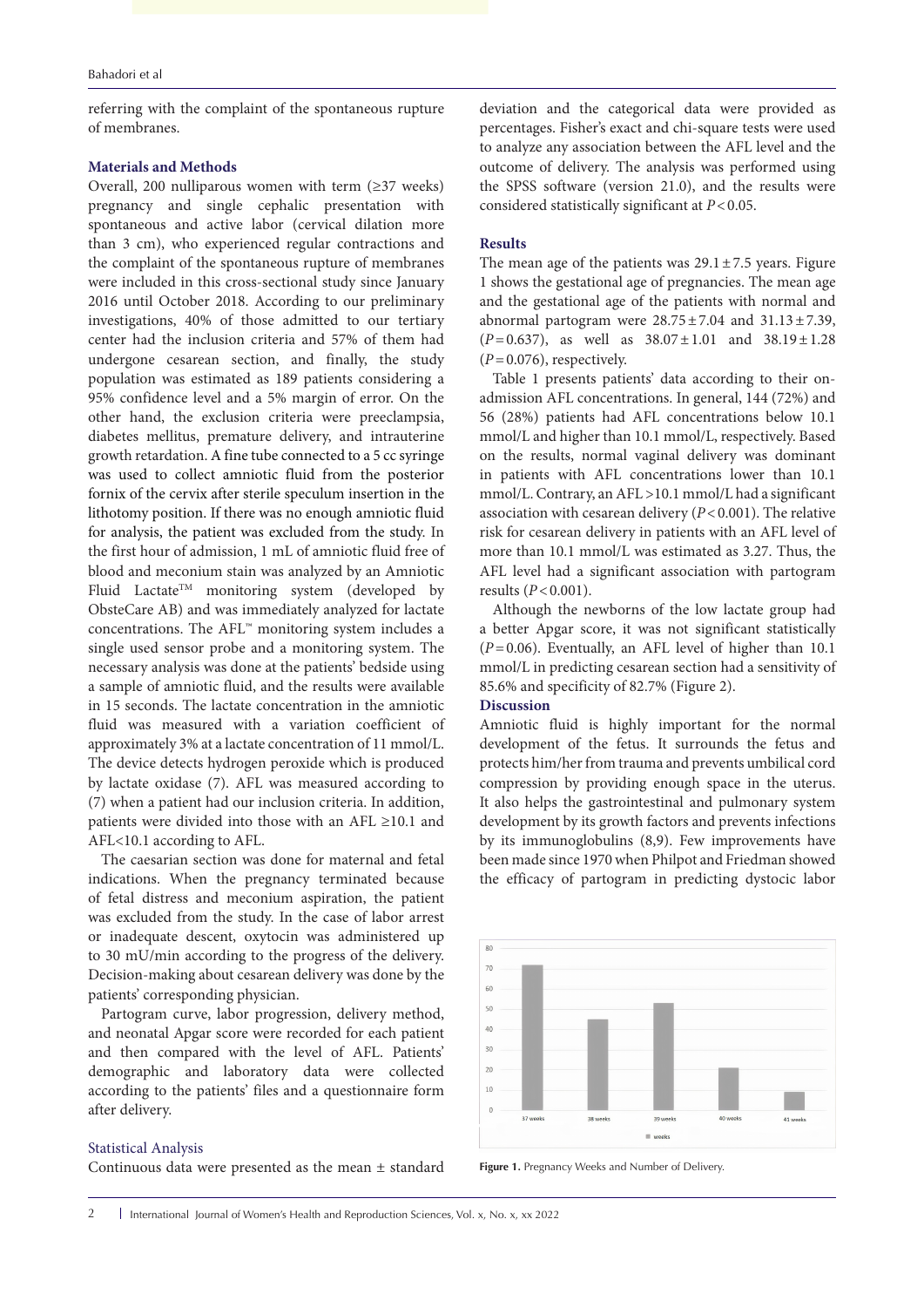

**Figure 2.** Receiver Operating Characteristic curve Showing a Good Association Between AFL and Cesarean Section. Note. AFL: Amniotic fluid lactate.

(10). Dystocic labor is estimated to complicate nearly 20% of all deliveries (11). On the other hand, some women with abnormal partogram will still have a normal vaginal delivery. Hence, a complementary method seems to be necessary for predicting hard delivery and timely surgical interventions. Lactate production grows in the anaerobic state when muscles receive little oxygen and perfusion (12). The current study investigated the association between AFL concentrations and the outcome of delivery in nulliparous term pregnant women presented with spontaneous delivery. The results of this study suggested that a low AFL concentration is a good predictor of normal vaginal delivery. On the other hand, high AFL concentration was associated with a higher incidence of cesarean deliveries. Similarly, Murphy et al reported that the AFL concentration above 10 mmol/L independently predicted cesarean delivery. In their investigation, the AFL level had a sensitivity of 23% and a specificity of 92% in predicting cesarean delivery (13).

Likewise, Weiberg-itzel et al demonstrated that AFL concentrations above 10.1 mmol/L could predict cesarean delivery with a sensitivity of 81% and a specificity of 83%

| <b>Table 1.</b> Patients' Data According to Their on-admission AFL Concentration |  |
|----------------------------------------------------------------------------------|--|
|----------------------------------------------------------------------------------|--|

(14), which is in line with our findings. It seems that a better prediction of dystocic labor can be achieved through correct and sufficient amniotic fluid sample collection and sampling repetition. In their study, [Wiberg-Itzel e](https://www.ncbi.nlm.nih.gov/pubmed/?term=Wiberg-Itzel E%5BAuthor%5D&cauthor=true&cauthor_uid=21691171)t al found a positive association between the AF lactate level and adverse neonatal outcomes (11). Chander et al also showed that lower AF lactate resulted in a better Apgar score of neonates (15).

Recently, the results of a study revealed that a high AFL is associated with hypoxia in the fetus and the mother (16). Our results also represented a lower Apgar in the neonates of those patients with a high AFL.

It seems that early intervention in cases of abnormal labor progress can prevent adverse outcomes in neonates.

When anaerobic glycolysis happens, lactate is the main produced metabolite (17). The contractions of the myometrium and reduced blood flow during contractions make hypoxic myocytes produce more lactates (18). Wray concluded that myometrial lactic acidosis can impair the normal progression of vaginal delivery. Even oxytocin administration will not be helpful in this condition (19).

Previous studies described some mechanisms to show why the elevated lactate concentration in the myometrium can prevent myometrium from effective contractions (11). Myometrial acid-base balance changes with lactate accumulations in the myometrium (20). It has been shown that the reduction of myometrial pH results in weak myometrial contractions and difficult labor (21).

 $Ca^{2+}$  enters myometrium mainly via L-type  $Ca^{2+}$ channels, where the increased lactate results in decreased pH, affecting myometrial Ca<sup>2+</sup> current, and eventually, leading to impaired myometrial contraction (12, 21). Some hormonal changes are associated with dystocic labor. PGF (2alpha), cortisol and 15-ketodihydro-PGF (2alpha), and sustained oestrone sulphate after parturition are associated with adverse outcomes. Thus, evaluating these factors in future studies and their association with AFL can help in a better understanding of the pathophysiology

| <b>Variable</b>                    | AFL Concentration (>10.1 mmol/L)<br>$n=56(28%)$ | AFL Concentration (<10.1 mmol/L)<br>$n=144(72%)$ | P Value |
|------------------------------------|-------------------------------------------------|--------------------------------------------------|---------|
| Weight (kg)                        | $68.4 \pm 9.3$                                  | $69.9 \pm 11.2$                                  | 0.335   |
| Height (cm)                        | $158.9 \pm 5.6$                                 | $159.4 \pm 5.1$                                  | 0.562   |
| Alanine aminotransferase           | $13.1 \pm 3.9$                                  | $14.9 \pm 5.8$                                   | 0.012   |
| Aspartate aminotransferase         | $17.9 + 4.1$                                    | $18.0 \pm 4.3$                                   | 0.879   |
| Alkaline phosphatase               | $139.6 \pm 36.9$                                | $137.1 \pm 38.1$                                 | 0.670   |
| Normal vaginal deliveries, No.%    | 14(25%)                                         | $111(77.1\%)$                                    | < 0.001 |
| Cesarean delivery, No.%            | 42 (75%)                                        | 33 (22.9%)                                       | < 0.001 |
| Abnormal partogram, No.%           | 50 (89.3%)                                      | 58 (40.3%)                                       | < 0.001 |
| Apgar score                        | $7.96 \pm 2.01$                                 | $8.62 \pm 2.39$                                  | 0.061   |
| Age of women                       | 29.18±6.37                                      | $30.28 \pm 7.96$                                 | 0.087   |
| Pregnancy weeks                    | $38.6 \pm 1.3$                                  | 38.04±1.05                                       | 0.537   |
| Normal partogram results, No.%     | $6(10.6\%)$                                     | 86 (59.7%)                                       | < 0.001 |
| Oxytocin administration, No.%      | 30(56)                                          | 23(15.9)                                         | < 0.001 |
| Note, AFL: Amniotic fluid lactate. |                                                 |                                                  |         |